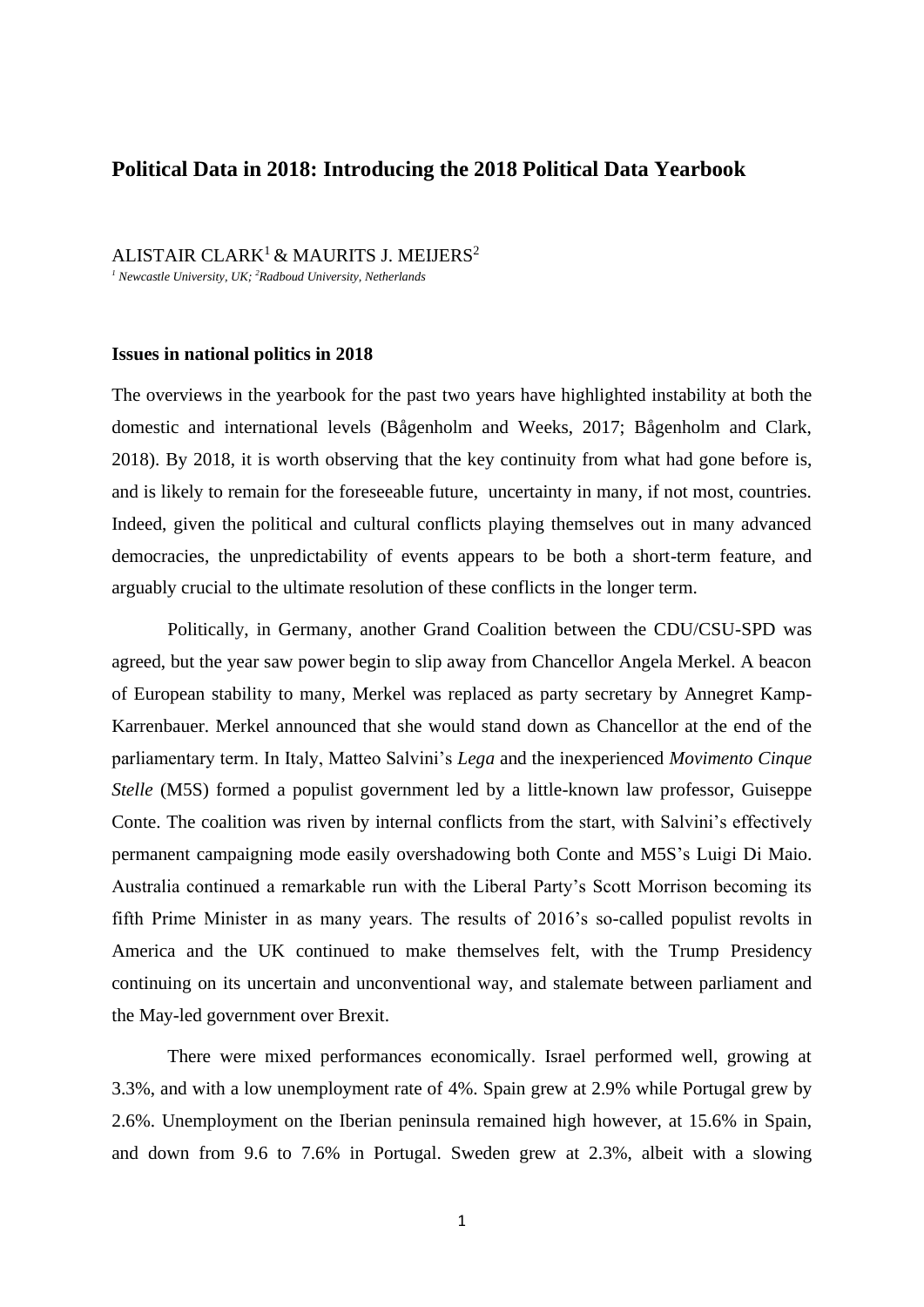economy predicted in the short to medium-term for the country, and unemployment at 7%. Greece grew at 1.9% and exited its bailout agreement with its international 'troika' of creditors. Portugal also exited international financial supervision. Yet in numerous countries, there were signs that not all was well. Ireland, for example, highlighted last year as being on the road to recovery after the financial crisis, experienced a major problem of homelessness during 2018 which looked far from being resolved at year's end.

Immigration, asylum and integration continued to be salient and controversial issues in many countries, leading to policy disagreements and electoral upsets. By the end of the year the anti-immigrant *Alternative für Deutschland* (AfD) had won representation in every regional parliament across Germany. Migration and refugee policy consequently remained an issue of contention between the parties in Germany's Grand Coalition. In Italy, the prominence of Matteo Salvini both during and after the election meant that immigration was seldom out of the headlines. Cross party agreement was found for a ban on face-masking, in a so-called 'Burqa Ban', in Denmark, while a similar law was passed in Luxembourg. The Danish People's Party also gained restrictions on housing convicted and rejected asylum seekers. Immigrants were linked to a spate of sexual assaults in Finland, which were investigated by police. The Hungarian government initiated anti-immigration amendments to its Basic Law and introduced a broader package of legislative measures to combat immigration. The 'Trump Wall' between Mexico and the USA to keep out migrants remained a high-profile issue. Conditions for refugees in Greece and elsewhere remained harsh. Immigration was a focus in the UK, with the Home Office implicated in the so-called 'Windrush scandal' where Caribbean citizens who moved to the country from the 1950s had been wrongly deported despite being British citizens. Race also became an issue for the UK Labour Party with widespread and repeated accusations of anti-semitism in the party under its left-wing leader Jeremy Corbyn.

In recent years, political violence has come largely to be associated with often suicidal Islamist terrorist attacks on urban centres in France, Britain, Sweden and elsewhere. Fortunately, this seemed to have subsided. In 2018 political violence clearly had other sources. In France, the 'Yellow Vest' movement began initially as the result of the introduction of fuel price rises. Its Saturday protests, evident across a number of cities, quickly turned violent not least in Paris. Claimed to be the worst political violence on the streets since 1968's uprising, the world saw central Paris blockaded and shops on the Champs Elysee burning. Violence began to abate after concessions on the fuel price rise, but the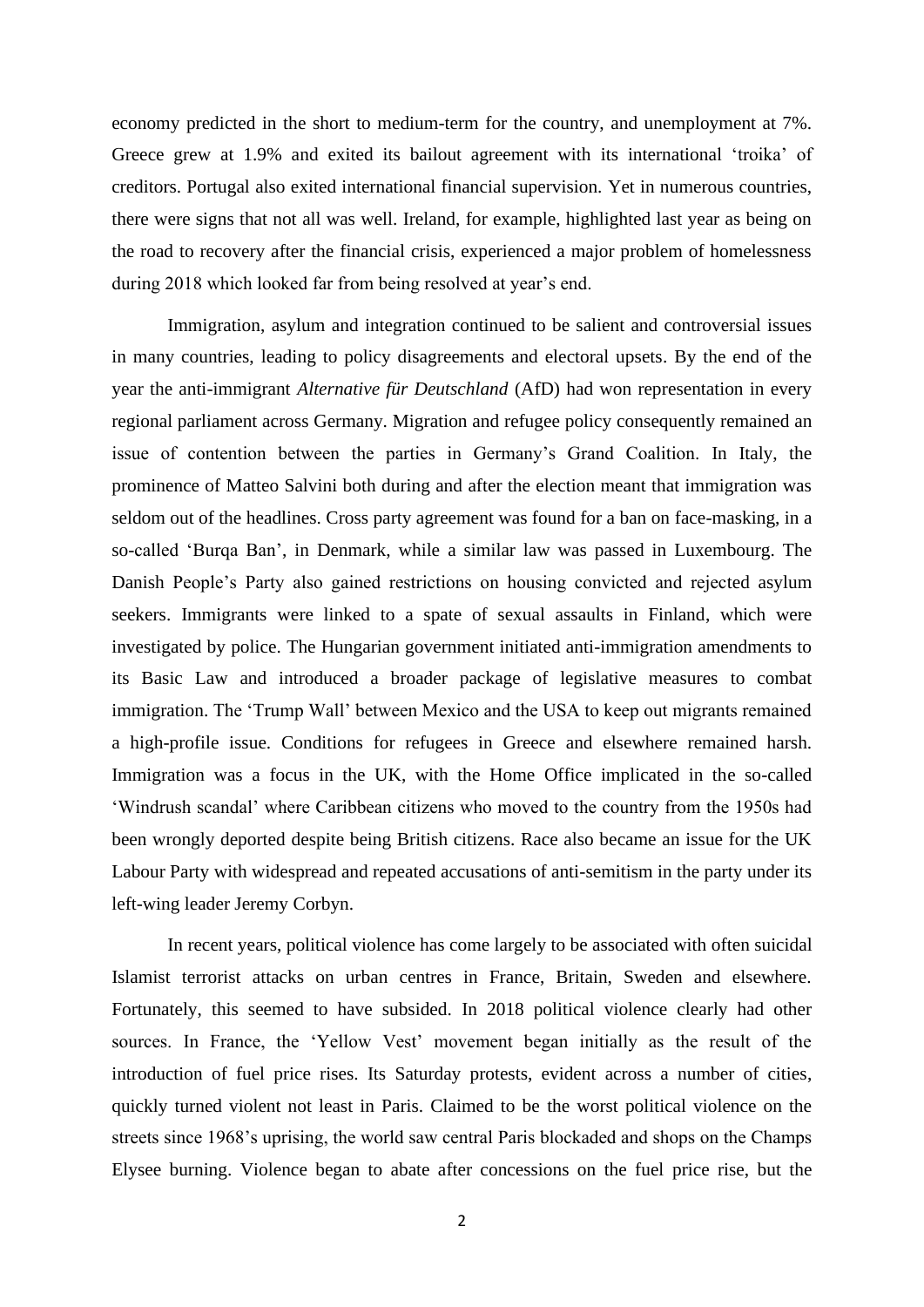movement also crossed the border into Wallonia in Belgium, leading to protests there.

The far right were also responsible for political violence. In Germany, days of riots by right-wing extremists took place in Chemnitz, in the eastern part of Germany, with foreignlooking people attacked on the streets. The cause sparking this violence was the death of a German allegedly at the hands of asylum seekers. Greece equally saw a wave of far-right attacks against migrants and minorities, while a far-right extremist was arrested after injuring a number of migrants in a shooting incident in Southern Italy.

2018 however also saw the stirring of environmental consciousness in various countries. While populist parties continued to fascinate the press, less often commented on was the fact that Greens also made significant gains in some countries. In German Land elections, Greens became the second largest party in Bavaria, and in Hesse equalled the SPD's vote and seat share. Belgium saw large environmental protests towards the end of the year. Protests against specific measures were evident in a number of countries covered by the yearbook. For example, Canada saw controversy over the extension of pipelines towards its Pacific coast, with opposition not only from environmental activists but also indigenous communities.

Journalists continued to work under considerable pressure in a number of countries. Slovakian politics was dominated by the contract murder of an investigative journalist, Ján Kuciak and his fiancée, sparking widespread protests and ministerial resignations, including that of Prime Minister Fico. The fallout from the 2017 murder of Maltese investigative journalist Daphne Caruana Galizia continued throughout 2018. In Greece, a newspaper publisher and some of their editors were detained at the behest of the Defence Minister after pursuing a story which alleged Ministerial linkage to misuse of EU funds. The European Parliament instigated its Article 7 sanctions procedure on democratic rights against Hungary citing attacks on independent media as one important reason.

#### *Other Issues*

The malign influence of corruption continued to be felt in numerous countries covered by the yearbook. One issue was party financing. Several Hungarian political parties were fined by the State Audit Office for illegal financing offences. The *Lega* in Italy were also fined 49m Euros for party financing offences committed in 2008-10. Other issues also made an impact. The Spanish Rajoy-led government fell as the result of a no confidence vote related to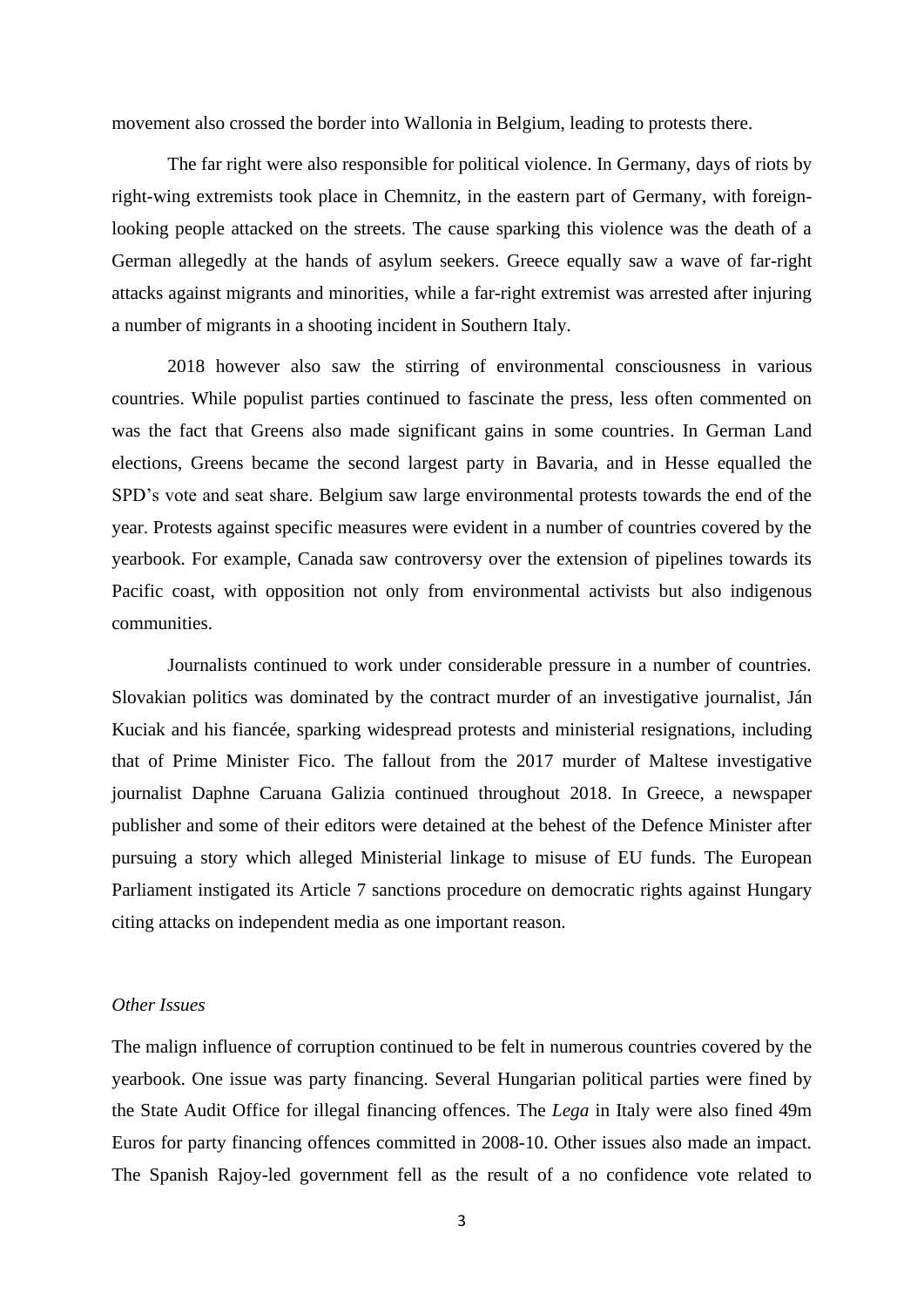corruption. Czech Prime Minster Babiš was charged, with other politicians, with involvement in EU subsidy fraud. Financial services appeared particularly problematic. In Denmark, a money laundering scandal affected an important financial institution, Danske Bank. An Australian Royal Commission revealed assorted malpractices up to and including criminal behavior in the country's financial services sector. The President of the Bank of Latvia was charged with extortion and bribery which, with other linked issues including a shooting, led to calls for tightening money-laundering rules. The chair of the Polish Financial Supervision Authority was also linked to financial misdemeanours. The Speaker of the Romanian Chamber of Deputies was sentenced to 3 ½ year in prison for abuse of office.

More positively, a number of liberalizing measures were evident in several countries throughout the year. There were significant female appointments to high level courts, with women becoming Presidents of the Constitutional Court in Austria, and of the Council of State in Greece. In a milestone for drug policy, Canada saw legislation legalizing marijuana passed. Ireland repealed its anti-abortion constitutional provision by 66.4% to 33.6% in a referendum during the year. New Zealand's new Prime Minister Jacinda Ardern made international headlines when she announced she was pregnant in January, shortly after taking office. She gave birth in June. Pushing back against sexual harassment became an issue in several countries, for instance in Norway, New Zealand and Canada, with the prominence of the international #MeToo movement.

Conservative opposition to several measures nonetheless remained evident. Hungary has already been mentioned in relation to democratic backsliding. Poland was also in a similar situation, with the issue of judicial independence, among other problems, prominent during the course of 2018. The Istanbul convention, a legally binding Council of Europe instrument aimed at combating domestic violence and violence against women, proved controversial in some countries. In Bulgaria eight minsters voted against its ratification, while the Constitutional Court ruled the convention unconstitutional. In Croatia, ratification of the convention also led to votes against, and to one coalition partner party leaving government as a consequence.

Events in Spain are worth a special mention. 2018 saw the  $40<sup>th</sup>$  anniversary of the country's post-Franco constitution. Yet, the issue of Catalonian secession and the fallout from the 2017 referendum remained arguably the most serious constitutional issue the country had faced since the adoption of that constitution. Catalan politicians were charged, after having been in jail for the best part of a year, with rebellion and misuse of public funds having held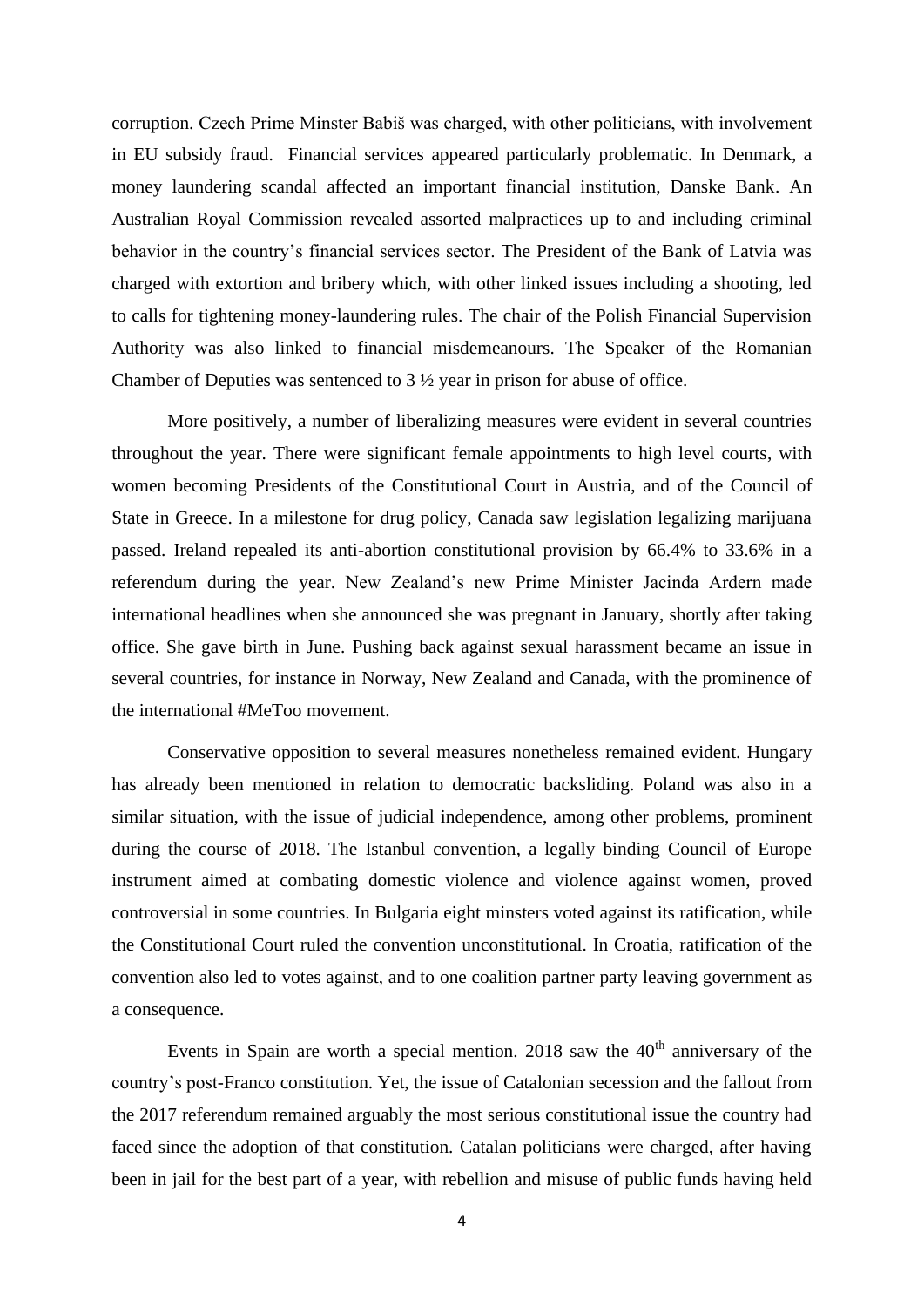an illegal referendum and declared secession. The affair threatened the new PSOE government's stability when the Catalan President threatened to withdraw support. It had international ramifications too, with several of the Catalan leaders charged, but residing elsewhere in Europe out of reach of Spanish prosecutors.

International affairs remained unstable. On a positive note, Canada and the USA managed to agree a renegotiated NAFTA deal after President Trump withdrew shortly after taking office. In Southern Europe, Greek Prime Minister Tsipras reached agreement with his Macedonian counterpart over the long-running border and naming dispute between the two countries, with the latter adopting the name Republic of North Macedonia. Russia continued to project itself on the international stage, leading to consequences both within countries covered by the yearbook, and internationally. The UK saw the poisoning of a former Russian agent and his daughter by the use of a chemical agent. This was traced back to Russia, with many countries acting in concert with the UK to expel Russian diplomats as punishment. There were diplomatic incidents between Russia and Greece, while the ongoing Mueller investigation into Russian interference in the 2016 US Presidential election continued to draw headlines across the world, and saw numerous Trump aides indicted.

American government appeared particularly unstable under Trump's presidency, with regular high-profile resignations including some impacting upon international affairs and diplomacy. The Trump administration withdrew from important international arms control agreements. These included the Iran nuclear deal negotiated by the Obama presidency, and the 1987 Intermediate Nuclear Forces (INF) agreement. Trump also embarked upon a trade war with China, imposing a range of tariffs and sparking uncertainty around the world economy. The ongoing Brexit saga led to continued governmental chaos in the UK, with ten ministerial resignations during the year and a further eight among lower government ranks. This was also a major issue in Ireland, given its land border with the UK and Northern Ireland. A resolution to the dilemmas thrown up by that and Brexit more generally appeared nowhere in sight.

## **Elections and Referendums in 2018**

Among the countries included in the yearbook, the year 2018 brought us eight lower house elections, three upper house elections, and four presidential elections. In seven countries regional elections took place. National referendums were conducted in five countries. Table 1 shows an overview of the elections that have taken place.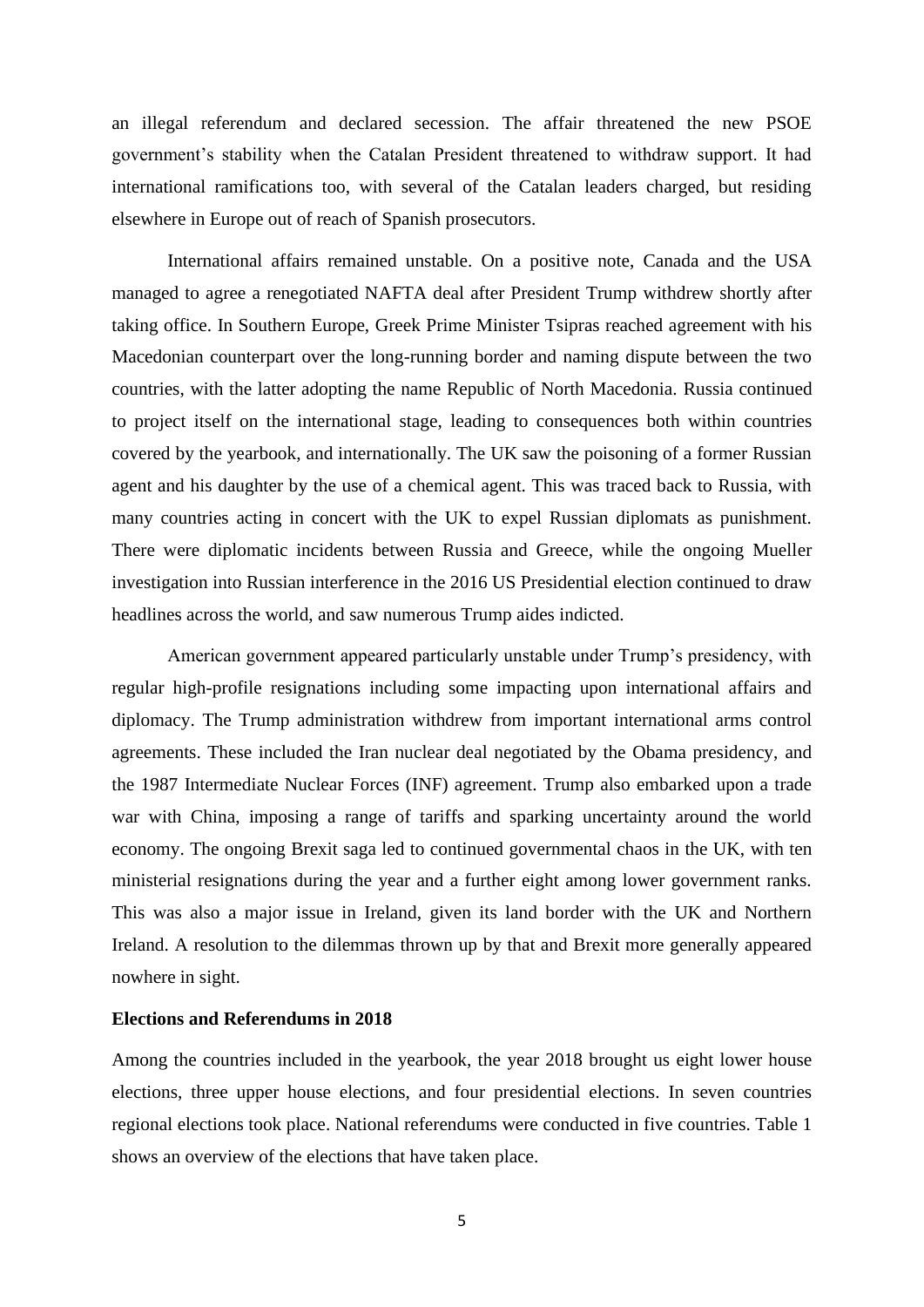(Table 1 about here)

In many countries, the parliamentary elections were characterized by electoral gains by parties commonly characterised as populist parties (van Kessel, 2015). In the Hungarian parliamentary elections, prime-minister Viktor Orbán succeeded in winning close to 50 per cent of the vote – garnering support for his self-proclaimed 'illiberal' course (Meijers and van der Veer, 2019). In Italy, voters flocked to the two populist parties, M5S and Lega. In both the lower and upper house elections, the two parties secured almost 50 per cent of the vote. Also in Latvia coalition parties were challenged as populist KPV LV and the New Conservative Party each won 16 seats. In Sweden, the populist radical right Sweden Democrats (SD) was able to increase their vote share by the highest margin – becoming the third largest party behind the Social Democrats and Moderates, whose vote shares dipped slightly. In Slovenia, a centrist newcomer List of Marjan Šarec (LMŠ) shook up the electoral scene considerably as the former governing Party of the Modern Centre (SMC) lost around. 25 per cent of the vote. In contrast, in Luxembourg coalition parties, on average, gained seats, despite the loss of long-standing governing party Christian Social People's Party (CSV).

In the United States, the Democrats secured control over the House of Representatives shifting the balance of power considerably in the United States. On the other hand, the Democrats failed to take control of the Senate – meaning that the Republicans held control over the Senate for the third consecutive term.

Presidential elections in Cyprus, the Czech Republic, Finland, and Ireland produced relatively comfortable victories for the incumbents. Also in these elections, nativist and populist rhetoric came to the vote (Rooduijn, 2019). In the Czech Republic, Miloš Zeman secured his re-election after a campaign marked by nativist undertones. In Ireland, where the president has a largely ceremonious role, incumbent Michael D. Higgins won the election with considerable margin. Yet, an Irish-born businessman residing in the United States, Peter Casey, drew attention with strong nativist claims against the native ethic group of Travellers. By contrast, in Cyprus, President Nikos Anastasiades won the election with a comfortable margin keeping more radical forces such as hardliner Nikos Papa-dopoulos at bay. The Finnish presidential election resulted in a landslide victory for incumbent Sauli Niinistö, running as an independent candidate, as he won over 60 per cent of the vote in the first round. All the other candidates endorsed by the Finnish parties were not able to garner significant shares of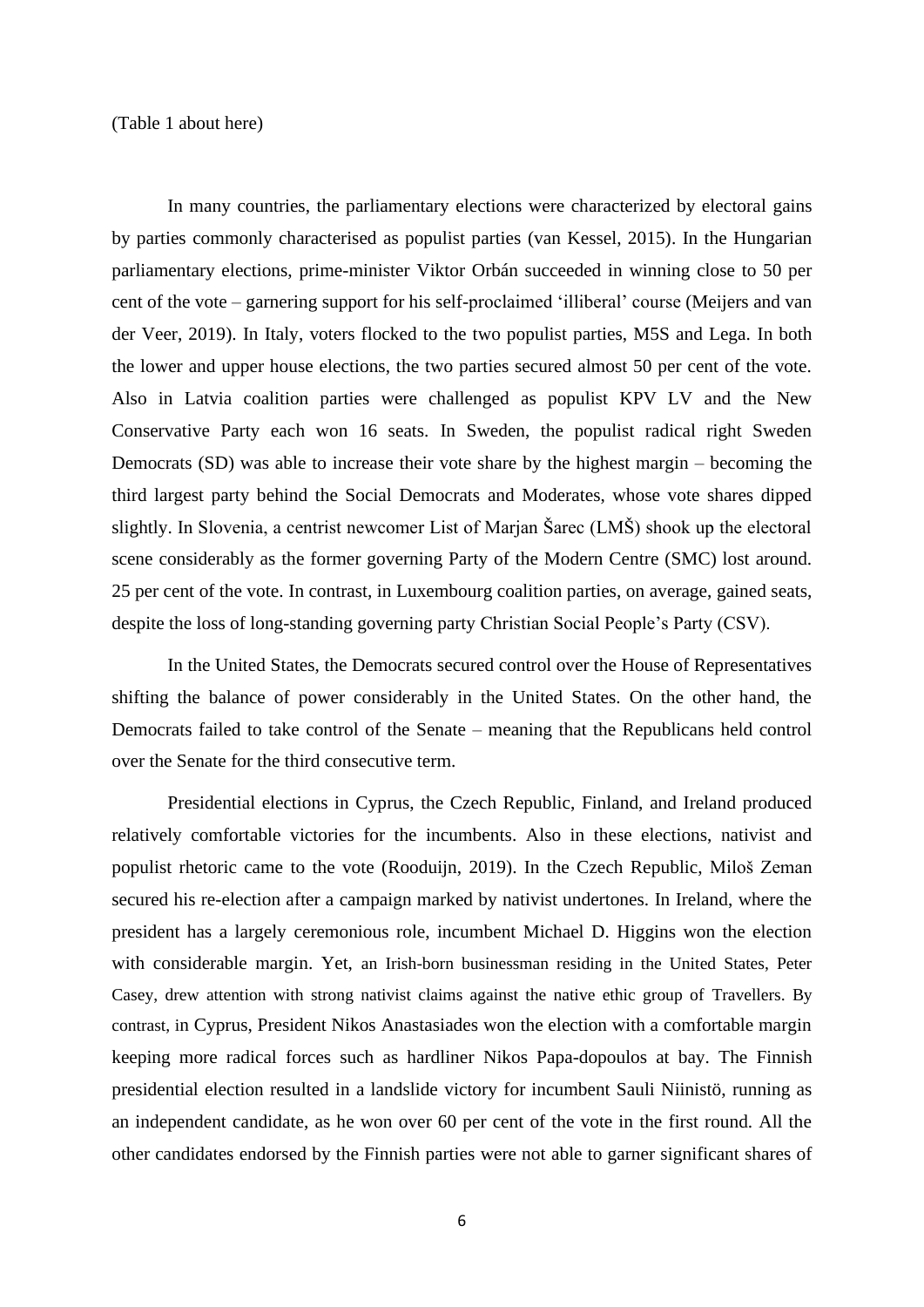the vote.

As is often the case, regional elections in 2018 have been indicative for broader political trends. And again here populist and nativist political parties have characterized the elections. In Germany, the electoral gains of AfD in two *Bundesländer* solidified the foothold of the populist radical right party in German politics. In Austria the populist radical right made headway in regional elections as it was able to increase its vote share in all four regional elections. In Sweden, the regional elections were contemporaneous with parliamentary elections and also saw significant gains for the Sweden Democrats. In the regional elections in Quebec, Canada, the *Coalition Avenir Québec* (CAQ) secured a plurality of the vote on a nationalist and conservative platform. In Ontario, nativist politics were an important factor in the win of Doug Ford's Progressive Conservatives (PCs). Also in (predominately) Anglophone New Brunswick, the Progressive Conservatives topped the bill. In Poland, the regional elections were indicative of deep rifts in the Polish political landscape. The ruling party PiS, regularly accused of democratic backsliding (Meijers and van der Veer, 2019), won the plurality of the vote and won control over a total of eight provinces. Yet, while it did well in rural areas and small towns and municipalities, in the bigger cities the elections were won by parties in the opposition. In Spain, the neophyte populist radical right party VOX made its first electoral headway in the Andalusian regional elections by securing 11 per cent of the vote, which heralded its entry into national politics as a serious competitor.

National referendums were held on a wide-ranging number of topics. In Ireland, two referendum liberalizing policies in terms of 'social lifestyle' were held. Both the referendum on the abolition of restrictions on abortion and the referendum 'to repeal the offence of publication or utterance of blasphemous matter' were won with approximately two-thirds of the vote. Switzerland, with its rich tradition of referendums, held 10 referendums in 2018. The most controversial referendum was on the initiative to abolish the radio-television fee ("Billag fee") and received exceptionally high turnout as over 70 per cent of the people rejected the initiative. In the Netherlands, just before the advisory referendum was abolished four years after its introduction, a last advisory referendum was held on the Dutch Intelligence and Security Services Act on government surveillance powers. The government failed to garner support for their law and promised to make changes to the bill. In Slovenia, a referendum was held again on the same issue – pertaining to a law on the construction of a railway track – after a ruling of the Slovenian supreme court. The law remained in effect as the necessary threshold of no-votes was not achieved.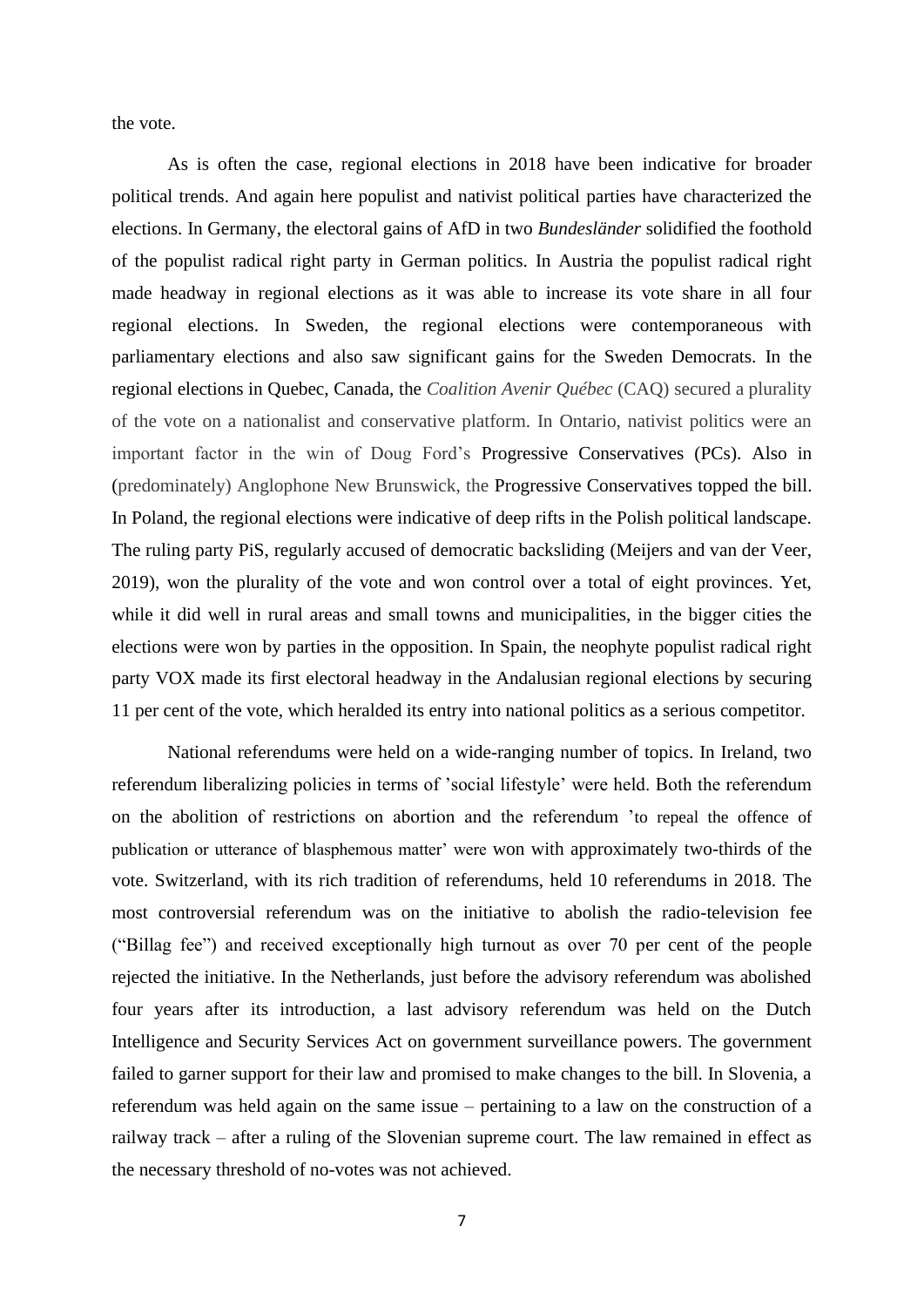| Country        | Lower house<br>elections                                 | Upper house<br>elections |                  |                | Presidential elections Regional elections <sup>a</sup> National referendums |
|----------------|----------------------------------------------------------|--------------------------|------------------|----------------|-----------------------------------------------------------------------------|
| Australia      |                                                          |                          |                  | 3              |                                                                             |
| Austria        |                                                          |                          |                  | 4              |                                                                             |
| Canada         |                                                          |                          |                  | 3              |                                                                             |
| Cyprus         | Yes <sup>b</sup>                                         |                          | Yes <sup>c</sup> |                |                                                                             |
| Czech Republic |                                                          | Yes                      | Yes              |                |                                                                             |
| Finland        |                                                          |                          | Yes              |                |                                                                             |
| Germany        |                                                          |                          |                  | $\mathfrak{2}$ |                                                                             |
| Hungary        | Yes                                                      |                          |                  |                |                                                                             |
| Ireland        |                                                          |                          | Yes              |                | $\mathfrak{2}$                                                              |
| Italy          | Yes                                                      | Yes                      |                  |                |                                                                             |
| Latvia         | Yes                                                      |                          |                  |                |                                                                             |
| Luxembourg     | Yes                                                      |                          |                  |                |                                                                             |
| Netherlands    |                                                          |                          |                  |                | 1                                                                           |
| Poland         |                                                          |                          |                  | 16             |                                                                             |
| Romania        |                                                          |                          |                  |                | 1                                                                           |
| Slovenia       | Yes                                                      |                          |                  |                | $\mathbf{1}$                                                                |
| Spain          |                                                          |                          |                  | 1              |                                                                             |
| Sweden         | Yes                                                      |                          |                  | 20             |                                                                             |
| Switzerland    |                                                          |                          |                  |                | 10                                                                          |
| <b>USA</b>     | Yes                                                      | Yes                      |                  |                |                                                                             |
|                | <sup>a</sup> Local and municipal elections are not shown |                          |                  |                |                                                                             |

Table 1. List of elections and referendums in 2018

Local and municipal elections are not shown

<sup>b</sup> Parliamentary elections took place in the Turkish Republic of Northern Cyprus.

 $\degree$  Presidential elections took place in the Republic of Cyprus.

#### **Changes in the Composition of Parliaments and Cabinets**

Table 2 lists the changes in government and parliamentary composition during 2018 with particular emphasis on female representation. <sup>1</sup> Among the countries included, 13 new governments were formed. In some cases these were continuations of previous governments, in other cases, new cabinets were spearheaded by a newly appointed prime-minister or president. Hence in some countries the coalition parties remained in power, as was the case in Australia, Belgium, Germany, Czech Republic, Hungary, Luxembourg, Romania, and Slovakia. By contrast, we have seen government turnover in Italy, Spain, and Slovenia. These changes produced governments with a new ideological direction. In Italy, populist parties took control of government. In Spain, executive power changed hands from the centre right to the centre left. In Slovenia, the first Šarec government came forth from a highly diverse coalition of five parties.

(Table 2 about here)

<sup>&</sup>lt;sup>1</sup> Please note that the calculations of percentages shown may deviate slightly from the authors' own calculations in their country reports.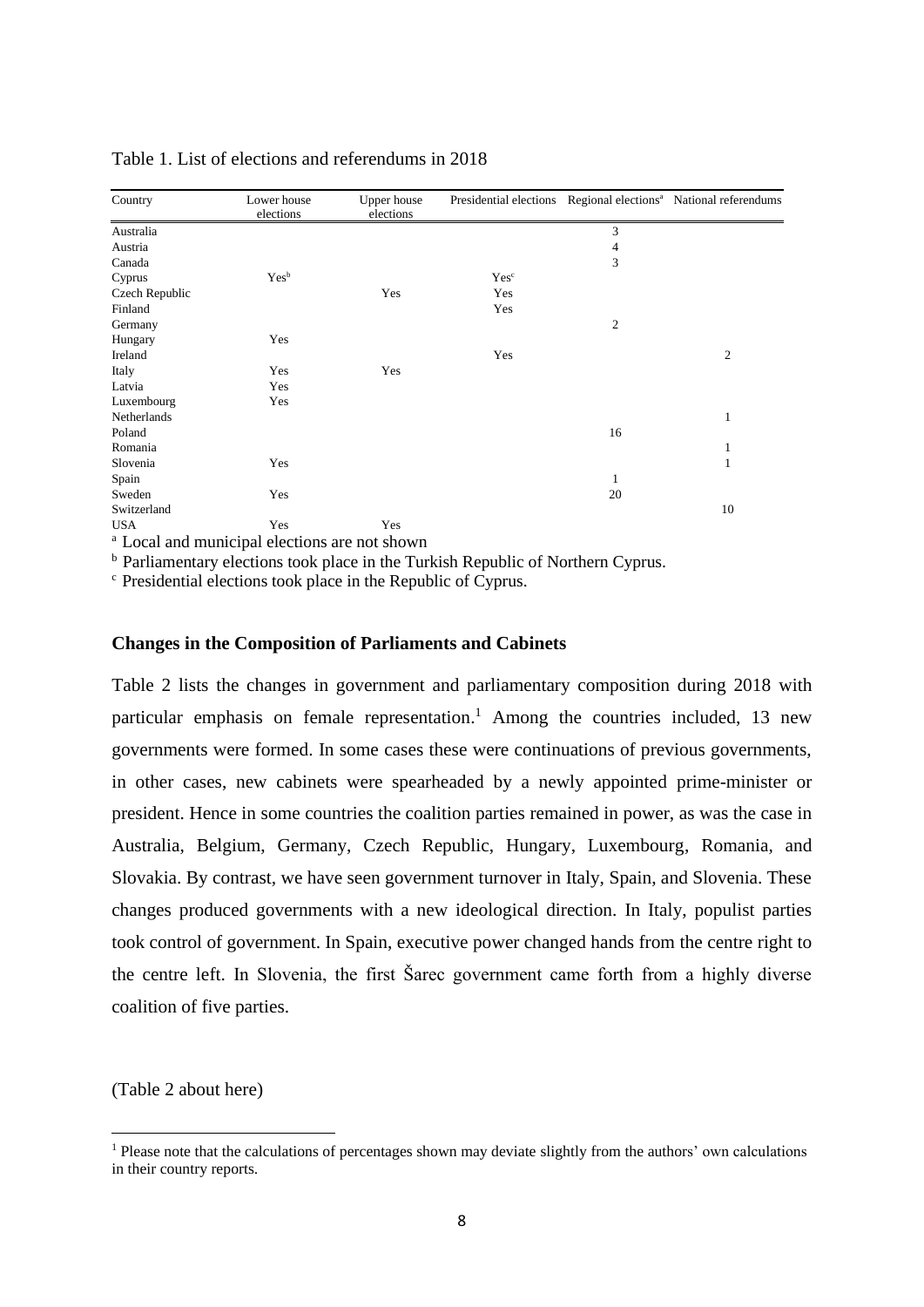Female representation in government and parliament overall remained rather similar at low average rates of 28.1 per cent female ministers in government and 29.0 percent female legislators. As was the case in 2017, we have seen a further reduction of the number of female ministers in 2018 from 28.4 to 28.1 per cent (Bågenholm and Clark, 2018). In parliament we see that the slight upward trend of the previous year continues as female representation increased from 28.5 to 29.1 per cent. Overall, however, these changes are very marginal indicating that equal representation remains a challenge for virtually all modern democracies.

#### **The format of the Yearbook**

The Yearbook includes 37 countries and covers the period from 1 January 2018 to 31 December 2018. The country reports follow the same structure as in the earlier editions. Each country report consists of a number of sections, with an emphasis on the inclusion of comparable, systematic data. The country reports broadly follow the following framework:

- **■** Introduction
- Election report
	- Parliamentary elections
	- Presidential elections
	- Regional elections
	- National initiatives and referendums
- Cabinet report
- Parliament report
- Political party report
- Institutional change report
- Issues in national politics

The election reports discusses the relevant parliamentary, presidential elections, regional elections and/or referendums that have taken place that year. Each country report consists of a cabinet report and a parliament report. If a country has seen multiple cabinets in office or multiple parliaments, for instance after a general election, multiple cabinet/parliamentary reports are included. Significant changes to political parties are discussed in the political party report. Changes to the institutional design of a country's political system are addressed in the institutional change report. If an heading is not included, the theme in question was not relevant for the annual country report. Not all countries will have held a general election or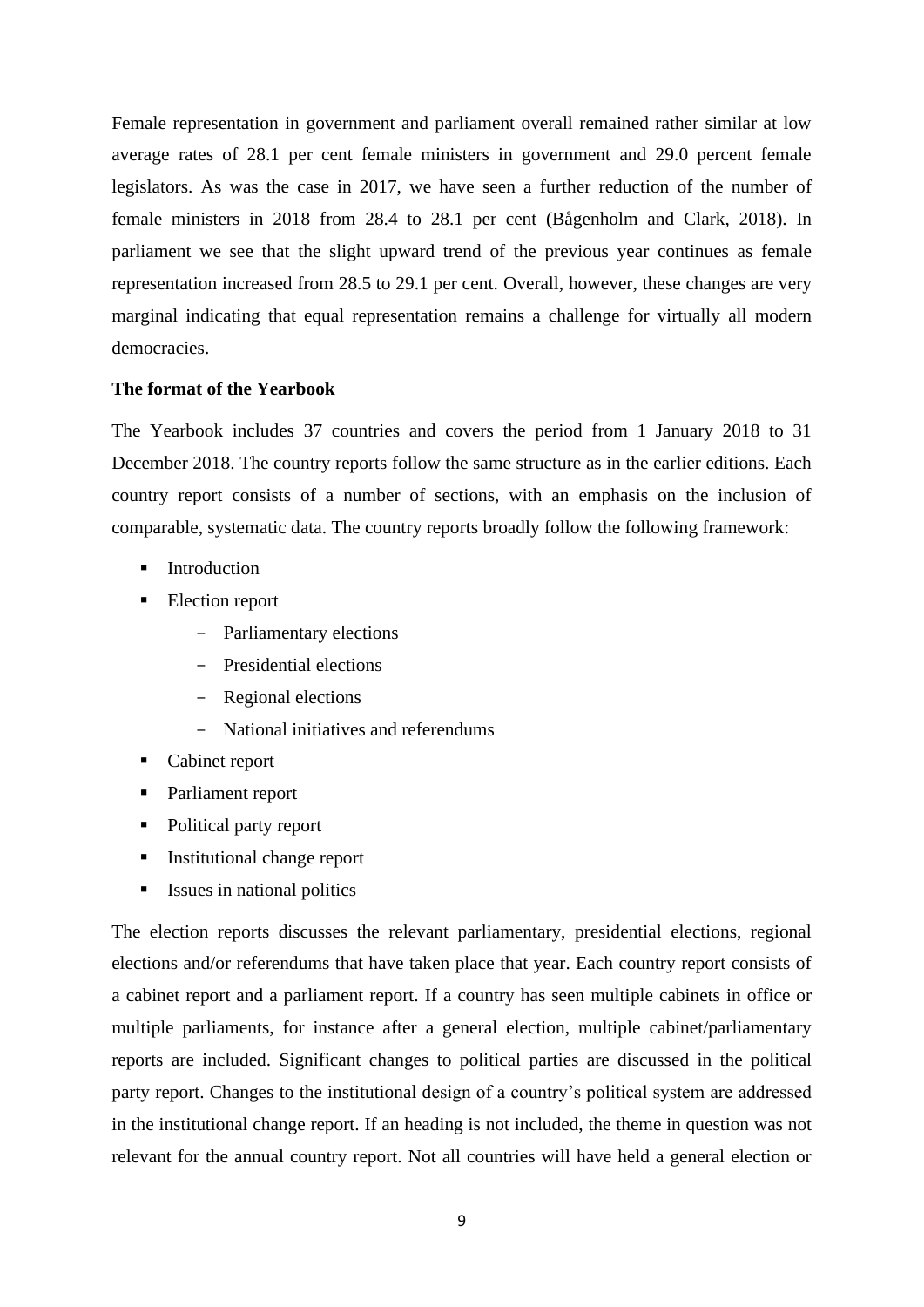will have seen significant institutional changes, for instance.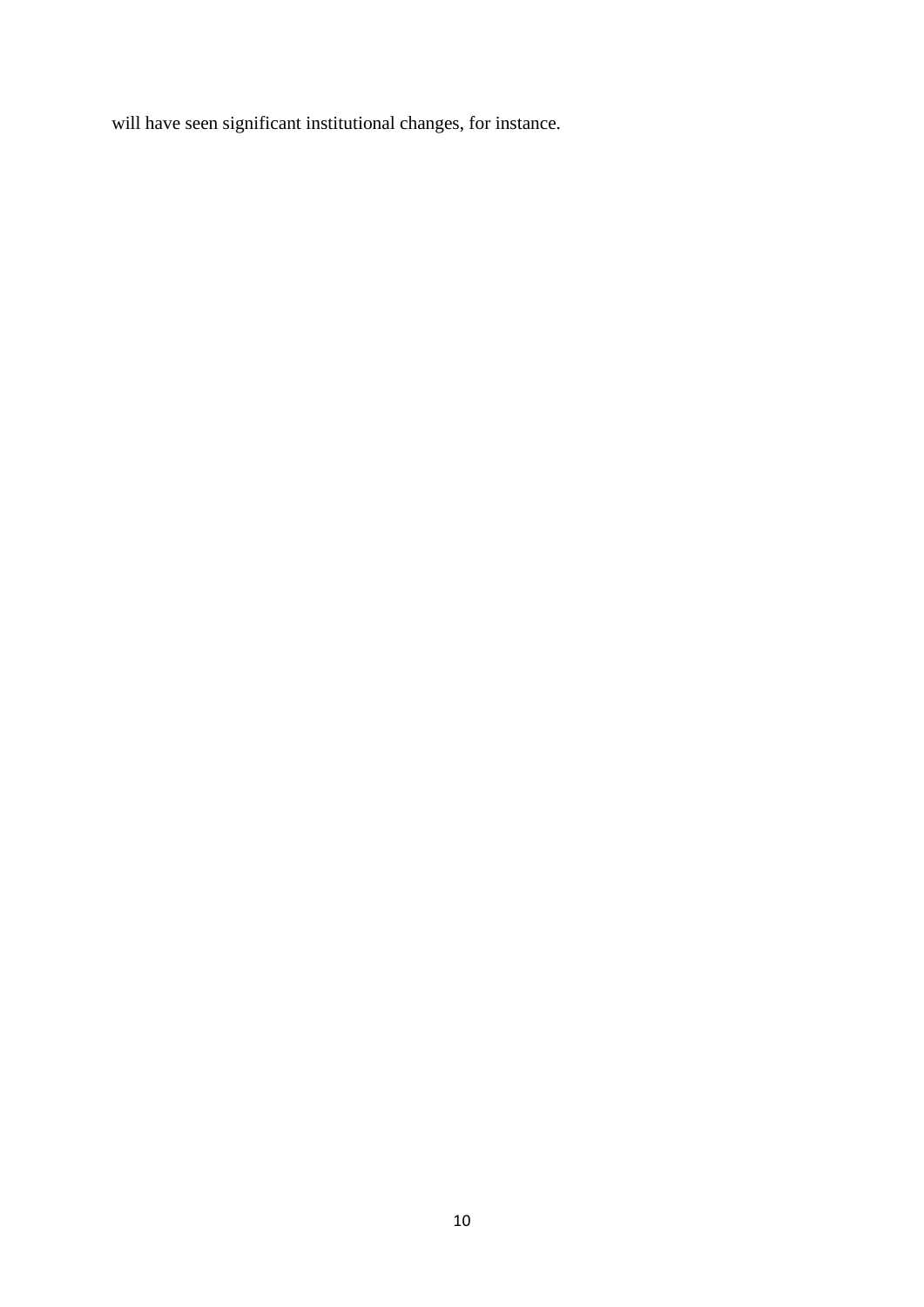| Country              | Cabinet name            | Start date of<br>cabinet   | No. of<br>parties        | Type of<br>cabinet <sup>a</sup> | Number<br>of          | Number<br>of           | % of<br>women             | Number<br>of             | $%$ of<br>women                        |
|----------------------|-------------------------|----------------------------|--------------------------|---------------------------------|-----------------------|------------------------|---------------------------|--------------------------|----------------------------------------|
|                      |                         |                            | in<br>cabinet            |                                 | members<br>in cabinet | women<br>in<br>cabinet | in<br>cabinet             | women<br>in the<br>lower | in lower<br>house <sup>b</sup>         |
|                      |                         |                            |                          |                                 |                       |                        |                           | house <sup>a</sup>       |                                        |
| Australia            | Turnbull II             | 19 July 2016               | $\boldsymbol{2}$         | <b>MWC</b>                      | 23                    | 5                      | 21.7                      | 44                       | 29.3 <sup>†</sup>                      |
|                      | Morrison I              | 28 Aug 2018                | $\sqrt{2}$               | <b>MWC</b>                      | 23                    | 6                      | 26.0                      |                          |                                        |
| Austria              | Kurz I                  | 18 Dec 2017                | $\sqrt{2}$               | MWC                             | 14                    | 4                      | 28.61                     | 69                       | 37.71                                  |
| Belgium              | Michel I                | 11 Oct 2014                | $\overline{4}$           | MWC                             | 18                    | 4                      | 22.2                      | 56                       | $37.3\downarrow$                       |
|                      | Michel I                | 9 Dec 2018                 | 3                        | MC                              | 13                    | 3                      | 23.1                      |                          |                                        |
| <b>Bulgaria</b>      | Borissov III            | 4 May 2017                 | $\overline{c}$           | <b>MWC</b>                      | 20                    | 6                      | $30.0$ 1                  | 62                       | 26.3 <sup>†</sup>                      |
| Canada               | J. Trudeau I            | 4 Nov 2015                 | $\mathbf{1}$             | <b>SPMA</b>                     | 35                    | 16                     | 45.7 <sub>1</sub>         | 91                       | 27.0                                   |
| Croatia              | Plenković I             | 19 Oct 2016                | $\sqrt{2}$               | MC                              | 21                    | 5                      | 23.81                     | 30                       | 19.91                                  |
| $C$ yprus $c$        | Anastasiades I          | 28 Feb 2013                | $\mathbf{1}$             | <b>SPMI</b>                     | 12                    | $\mathbf{1}$           | 8.3                       | 10                       | 18.1                                   |
|                      | Anastasiades II         | 1 Mar 2018                 | $\mathbf{1}$             | <b>SPMI</b>                     | 12                    | $\overline{c}$         | 16.6                      |                          |                                        |
| Czech Republic       | Babiš I                 | 13 Dec 2017                | $\mathbf{1}$             | <b>SPMI</b>                     | 15                    | 4                      | 26.7                      | 46                       | 23.01                                  |
|                      | Babiš II                | 27 June 2019               | $\overline{c}$           | MC                              | 15                    | 4                      | 26.7                      |                          |                                        |
| Denmark              | Løkke Rasmussen         |                            | 3                        | MC                              | 22                    | 9                      | 40.9                      | 64                       | 36.61                                  |
|                      | Ш                       | 28 Nov 2016                |                          |                                 |                       |                        |                           |                          |                                        |
| Estonia              | Ratas I                 | 23 Nov 2016                | 3                        | <b>MWC</b>                      | 15                    | 5<br>6                 | 33.31                     | 29                       | 28.71                                  |
| Finland              | Sipilä I                | 29 May 2015                | 3                        | <b>MWC</b>                      | 17                    |                        | 35.3                      | 83                       | 41.5                                   |
| France<br>Germany    | Philippe II             | 19 June 2017               | $\mathfrak s$<br>3       | OC<br><b>MWC</b>                | 21<br>13              | 10<br>6                | 47.6                      | 230<br>219               | 39.91                                  |
|                      | Merkel III<br>Merkel IV | 17 Dec 2013<br>14 Mar 2018 | 3                        | MWC                             | 16                    | 7                      | 46.2<br>43.7 <sub>1</sub> | 221                      | 30.9<br>$31.2$ 1                       |
| Greece               | Tsipras II              | 23 Sep 2015                | $\sqrt{2}$               | MWC                             | 24                    | 6                      | $25.0$ 1                  | 55                       | 18.3                                   |
|                      | Orban III               | 6 June 2014                | $\sqrt{2}$               | OC                              | 13                    | $\boldsymbol{0}$       | 0.0                       | 23                       | $11.6$ <sup>↑</sup>                    |
| Hungary              | Orban IV                | 18 May 2018                | $\sqrt{2}$               | <b>OC</b>                       | 13                    | $\boldsymbol{0}$       | 0.0                       |                          |                                        |
| Iceland              | Jakobsdóttir I          | 30 Nov 2017                | $\mathfrak{Z}$           | <b>MWC</b>                      | 11                    | 5                      | 45.5                      | 24                       | 38.1                                   |
| Ireland              | Varadkar I              | 14 June 2017               | $\sqrt{2}$               | MC                              | 15                    | 4                      | 26.7                      | 35                       | 22.2                                   |
| Israel               | Netanyahu IV            | 14 May 2015                | 5                        | <b>OC</b>                       | 19                    | 3                      | 15.8                      | 34                       | 28.31                                  |
| Italy                | Gentiloni I             | 12 Dec 2016                | $\sqrt{2}$               | <b>OC</b>                       | 19                    | 5                      | 26.3                      | 221                      | $35.1$ 1                               |
|                      | Conte I                 | 1 June 2018                | $\overline{c}$           | <b>MWC</b>                      | 19                    | 5                      | 26.3                      |                          |                                        |
| Japan                | Abe IV                  | 1 Nov 2017                 | $\sqrt{2}$               | <b>OC</b>                       | 20                    | $\mathbf{1}$           | 5.01                      | 47                       | 10.1                                   |
| Latvia               | Kučinskis I             | 11 Feb 2016                | 3                        | <b>MWC</b>                      | 13                    | 3                      | 23.1                      | 31                       | 31.0                                   |
| Lithuania            | Skvernelis I            | 13 Dec 2016                | $\sqrt{2}$               | MC                              | 13                    |                        | 0.01                      | 31                       | 22.01                                  |
| Luxembourg           | <b>Bettel I</b>         | 4 Dec 2013                 | 3                        | MWC                             | 18                    | 4                      | 22.2                      | 15                       | 25.0                                   |
|                      | Bettel II               | 5 Dec 2018                 | 3                        | <b>MWC</b>                      | 17                    | 5                      | 29.41                     |                          |                                        |
| Malta                | Muscat II               | 9 June 2017                | $\mathbf{1}$             | <b>SPMA</b>                     | 15                    | $\overline{c}$         | 13.3                      | 10                       | 14.9                                   |
| The Netherlands      | Rutte III               | 26 Oct 2017                | $\overline{4}$           | MWC                             | 16                    | 6                      | 37.5                      | 47                       | $31.3\downarrow$                       |
| New Zealand          | Ardern I                | 26 Oct 2017                | $\mathfrak{2}$           | MC                              | 19                    | 6                      | 31.6                      | 49                       | 40.81                                  |
| Norway               | Solberg II              | 11 Sept 2017               | $\sqrt{2}$               | MC                              | 19                    | 9                      | 47.4                      | 70                       | $41.2\downarrow$                       |
| Poland               | Morawiecki I            | 11 Dec 2017                | $\mathbf{1}$             | <b>SPMA</b>                     | 23                    | 6                      | $26.1\downarrow$          | 133                      | 28.91                                  |
| Portugal             | Costa I                 | 26 Nov 2015                | $\mathbf{1}$             | <b>SPMI</b>                     | 18                    | 5                      | $27.8$ 1                  | 82                       | $34.8\downarrow$                       |
| Romania              | Tudose I                | 29 June 2017               | $\sqrt{2}$               | <b>MWC</b>                      | 27                    | 5                      | 18.5                      | 71                       | $21.6$ <sup>↑</sup>                    |
|                      | Dăncilă I               | 29 Jan 2018                | $\sqrt{2}$               | <b>MWC</b>                      | 28                    | 10                     | 35.7                      |                          |                                        |
|                      | Dăncilă II              | 20 Nov 2018                | $\overline{c}$           | MWC                             | 26                    | 8                      | 30.81                     |                          |                                        |
| Slovakia             | Fico III                | 23 Mar 2016                | 3                        | <b>MWC</b>                      | 15                    | $\overline{2}$         | $13.3\downarrow$          | 31                       | 20.7                                   |
|                      | Pellegrini I            | 22 Mar 2018                | 3                        | $\ensuremath{\text{MWC}}$       | 15                    | 5                      | 33.3                      |                          |                                        |
| Slovenia             | Cerar I                 | 18 Sep 2014                | 3                        | $_{\rm OC}$                     | 17                    | 8                      | 47.1                      | 25                       | $27.8\downarrow$                       |
|                      | Šarec I                 | 13 Sep 2018                | 5                        | $\rm MC$                        | 17                    | 4                      | $23.5\downarrow$          |                          |                                        |
| Spain                | Rajoy II                | 4 Nov 2016                 | $\mathbf{1}$             | SPMI                            | 14                    | 5                      | 35.7                      | 140                      | $40.0$ <sup><math>\dagger</math></sup> |
|                      | Sánchez I               | 7 June 2018                | $\mathbf{1}$             | SPMI                            | 18                    | 11                     | 61.1                      |                          |                                        |
| Sweden               | Löfven I                | 3 Oct 2014                 | $\overline{\mathbf{c}}$  | МC                              | 23                    | 12                     | 52.2                      | 163                      | 46.71                                  |
| Switzerland          | Berset                  | 1 Jan 2018                 | $\overline{\mathcal{A}}$ | $_{\rm OC}$                     | $\boldsymbol{7}$      | 2                      | 28.6                      | 64                       | 32.01                                  |
| United Kingdom       | May II                  | 11 June 2017               | $\mathbf{1}$             | SPMI                            | 23                    | 6                      | $26.0\downarrow$          | 219                      | 33.7 <sup>†</sup>                      |
| <b>United States</b> | Trump I                 | 20 Jan 2017                | $\mathbf{1}$             | b                               | 25                    | 6                      | 24.0                      | 86                       | $19.8$ 1                               |

Table 2. Cabinet and gender composition in government and parliament on 31 December (or last day in office for cabinets ending during 2018)

Legend: SPMA-single-party majority; SPMI-single-party minority; MWC-minimum winning coalition; MC-minority coalition; OCoversized coalition; NP-non-partisan. The arrows indicate lower (down) and higher(up) percentage of women in government and parliament respectively compared to 31 December 2017.

Footnotes:

<sup>a</sup>Calculated data listed here may deviate slightly from those presented in the country reports.

<sup>b</sup> Not applicable. The President had majority support in both houses throughout 2018.

c TRNC not shown